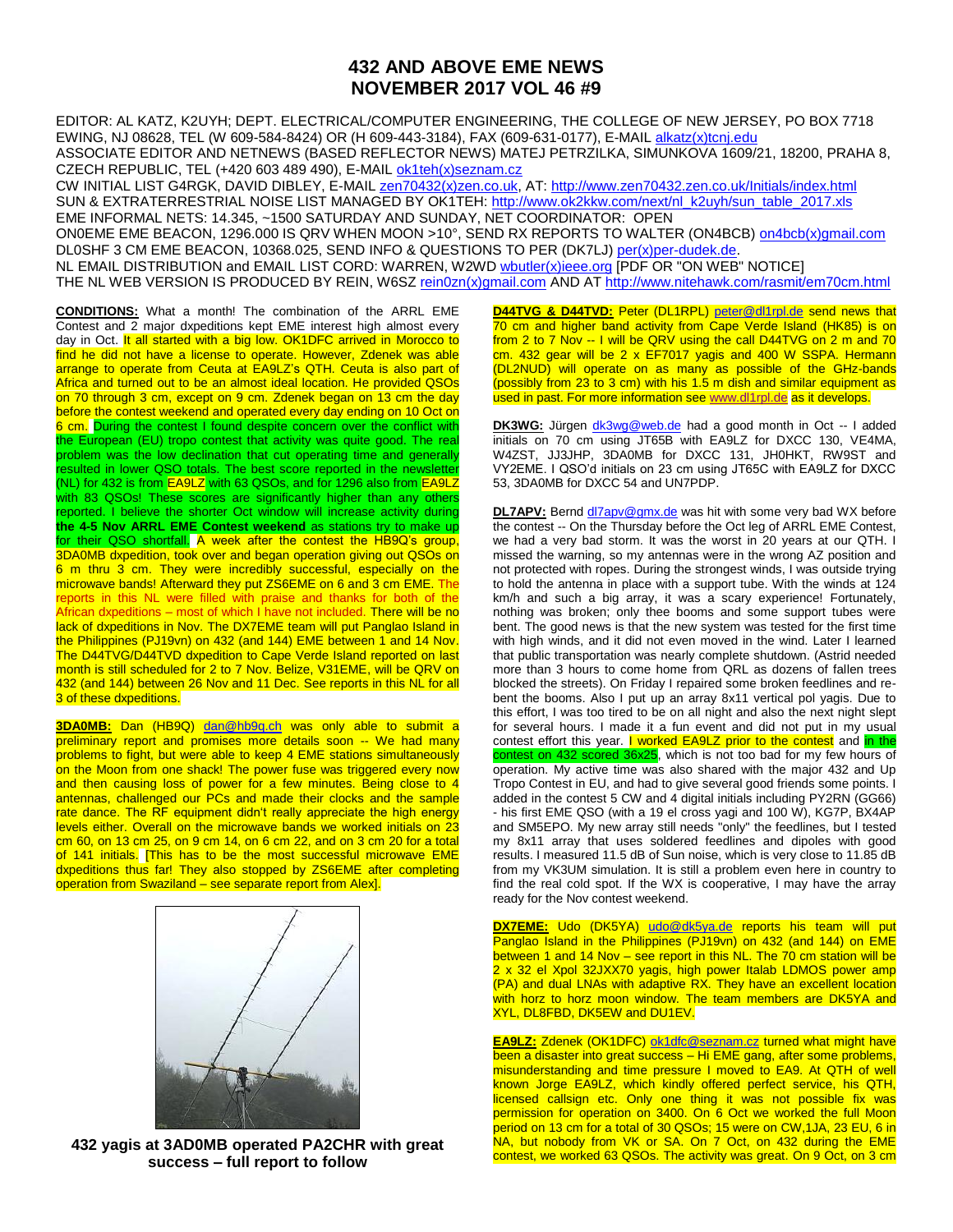we loged 29 QSOs, 14 were on CW and 15 on QRA64D. For many, their QSO gave them WAC on 3 cm. They were the first digital EME QSO to Africa by G3WDG and the first CW QSO to Africa by OK1KIR. On 10 Oct we finished operations on 6 cm with 20 QSOs. Then took ferry to spain and drove 3,000 km home. The full log and many more details can be found at [http://www.ok1dfc.com/peditions/morocco/cn\\_2017.htm.](http://www.ok1dfc.com/peditions/morocco/cn_2017.htm) QSL for EA9LZ dxpedition QSOs should send to my address (OK1DFC) please. Jorge will not answer any QSLs. I expecting to answer your QSL soon. My address is on QRZ.com.



**EA9LZ microwave dish with 3 cm feed**

**F1PYR:** André [andre\\_f1pyr@yahoo.fr](mailto:andre_f1pyr@yahoo.fr) sends a big thanks to Zdenek for the EA9ZL dxpedition on so many bands -- I was happy to contact him on 3 cm CW. I was unable to set up correctly QRA64 and I did not see any signal on the screen! I receive my own echoes without a problem and will try to improve my digital capabilities in the future.

**F6EVT (CORRECTION):** JEAN-PAUL **f**6evt@orange.fr notes that his call reversed (ETV) in the last NL! He is using a 2.4 m dish with a septum feed and 0.7 dB LNA, and plans to be QRV on 1296 during the ARRL EME contest in Nov.

**G3LTF:** Peter [pkb100@btinternet.com](mailto:pkb100@btinternet.com) sends his Oct EME report – There was lots of interesting microwave activity this month with two dxpeditions QRV. A big thank you to all whom made them possible. All my contacts are on CW or SSB. I worked on 5 Oct on 13 cm EA9LZ for initial #135 and DXCC 43, and the next day on 70 cm EA9LZ for initial #470 and DXCC 75. In the ARRL contest I was only on 23 cm. I worked on 7 Oct RA3EC, OK8WW for initial #441, I5MPK, W6YX, 9A5AA, SP3XBO, IK5VLS, OK2DL, WA6PY, SM3AKW, F1PYR, VA7MM, SP6JLW, RA3AUB, UA3PTW, W4AF, VE4SA, N8CQ, EA9LZ #442 and DXCC 69, IK1FJI, VK5MC, OK2ULQ, JA4BLC, F5JWF, JF3HUC, ES5PC, HB9CW, OK1CA, G4RGK, I5YDI on both CW and SSB, DL6SH on SSB, YO3DZZ on SSB, G4CDN #443 on SSB – using a 2.3 m dish and 150 W and SP6JLW on SSB, and on 8 Oct LU1CGB, VE6BGT, VE4MA, SM2CEW, PA3FXB, K2UYH, OZ4MM, PA2DW, DL7UDA, PA0SSB (a lovely surprise), SP6ITF, N5BF, LA3EQ, SM4IVE, IK3COJ, K5DOG, W6YX on SSB, (final moon pass) JH5LUZ, JA6AHB, OE5JFL, IK2MMB and YL2GD. **I ended with 56 QSOs.** Heard during the contest weekend were SM6PGP, WA2FGK, OK1YK, OK1CS, JA8IAD, VK3NX and ES6RQ. Activity on CW was down from prior years. It is a shame that some stations sit on the logger rather than call CQ. On 9 Oct I had hoped to work EA9LZ on 6 cm, but EA9 license restrictions did not allow operation on CW. His JT signal was (549). On 6 cm, I did work UR7DWW. I worked on 70 cm, on 10 Oct N7NW #471 - nice signal, and

on 18 Oct ON4GG #472 and W7MEM. We were away for the first weekend of the Swaziland dxpedition, but I worked them on 17 Oct on 6 cm 3DA0MB for initial #76 and DXCC 33, and finally on 20 Oct on 13 cm, right at the limit of my dish coverage and after a morning of strong winds, 3DA0MB initial #136 and DXCC 44. I tried with 3DA0MB on 70 cm and 23 cm but no go on both these bands. On 23 cm the sun was too close at the only time I could be QRV. It was very nice that they worked a good number of CW stations on all the bands; CW QSOs can be very quick.

**G3WDG:** Charli[e charlie@sucklingfamily.free-online.co.uk](mailto:charlie@sucklingfamily.free-online.co.uk) reports lots of activity over the past month – The EA9LZ and 3DA0MB dxpeditions were fantastic! My firsts tasks were to repair the 9 cm transverter, commission a 100 W (GaN) PA for 13 cm and find an old 2.25t G3RUH style helix feed to listen (but not TX) on 23 cm. I don't know what the dish efficiency is with that feed, but I managed to see 9.4 dB of Sun noise with my 3 m dish. I worked on 5 Oct on 13 cm using JT65C at 2033 EA9LZ for my first 13 cm with Africa, 2047 IK5QLO, 2151 G4RGK and 2109 EA9LZ (20DB/16DB). On CW, I worked at 1835 HB9Q (569/539), 1841 SP6OPN (569/529), 1947 UA3PTW (559/559) and 1949 PA3DZL (569/559), on 8 Oct on 3 cm at 2107 EA9LZ (20DB/16DB) using QRA64 - just before the Moon fully cleared their trees for my first 3 cm Africa QSO and WAC and 2326 S57RA (589/579) CW, on 9 Oct on 3 cm at 0707 EA9LZ on CW (559/579), on 9 Oct on 6 cm using QRA64 at 2259 EA9LZ (12DB/16DB), and on 10 Oct at 0008 G4BAO (19DB/15DB). [Petra, G4KGC also worked on 9 Oct on 6 cm using QRA64 at 2330 EA9LZ (12DB/12DB)]. All was quiet for a few days, and then I worked on 15 Oct on 13 cm using JT65C at 0353 3DA0MB, 0407 OK1CA and again at 0410 using CW OK1CA (569/569), on 16 Oct on 9 cm using JT65C at 0359 3DA0MB, and 0409 OK1KIR, on 17 Oct on 6 cm using QRA64 at 0434 3DA0MB (15DB/19DB) and 0457 OK1CA (11DB/10DB), and on 18 Oct on 3 cm using QRA64 at 0553 3DA0MB (16DB/13DB). [On 19 Oct G4KGC also worked on 3 cm using QRA64 at 0713 3DA0MB (15DB/10DB), 0730 PA3DZL (14DB/11DB) and 0736 OK2AQ (14DB/11DB)]. We also listened a fair amount on 23 cm and copied many stations including the two dxpeditions. I have partially completed an SM6FHZ patch feed, which should offer a significant improvement over the temporary helix feed, and will also allow TX capability in due course, once a quadrature hybrid has been built.

**G4BAO:** John [john@g4bao.com](mailto:john@g4bao.com) reports on his microwave activity during the recent EA9LZ dxpedition and JT4 vs. QRA65 – I was very pleased to work EA9LZ on 23 and 6 cm. I was sorry to have screwed up on 13 cm or we would have made it on 3 bands. Zdenek's decision to switch to JT4F made the 6 cm QSO possible. I was running both WSJT10 (RX) and WSJT-X (RX and TX) in parallel during the JT4F QSO and at no time did I either of the softwares fail to decode. Whereas with QRA64D I got just 2 decodes in an hour or so of trying! That said they did seem stronger when running JT4F. Maybe minor tracking errors just got "in synch" for the JT4F QSO. I wondered if it might have been the deep search in JT4G, but all the decodes were "above the line" on the WSJT10 screen. I don't know enough about Joe's excellent software to know if that really means it was a pure decode without deep search. Maybe a digimode expert can tell me, or has experience with the two modes at really low levels. I was expecting QRA64 to be much better.

**IK1FJI:** Valter valter dls@yahoo.it writes that his new 1296 setup seems to be working quite well – I QSO'd on 1296 using CW on 8 Sept at 1847 G4CCH (569/579), on 30 Sept at 1848 IK5VLS (559/559),<br>1900 RA3AUB (569/579) and 2105 SP6ITF (569/579), on 1 1900 RA3AUB (569/579) and 2105 SP6ITF (569/579), on 1 Oct at 2005 PA3DZL (569/559), and on 4 Oct at 1945 HB9Q (589/579) for initial #18 and (57/55) SSB. In the ARRL contest I worked 46 stations all on CW/SSB. I was especially pleased to work EA9LZ with a very good signal. After the contest I added on 13 Oct N5BF and NC1I, and on 19 Oct W5LUA and K5DN. I copied using JT65C 3DA0MB (23DB) best, but I cannot operate on TX with the JT mode; so I was only an SWL. I am running a 3.2 m dish with a septum feed, 1 kW Kunhe SSPA, < 0.3 NF LNA and EA4TX tracking. I plan to be QRV during the Nov contest weekend. [See dish picture at end of the NL].

**IK5QLO:** Andrea's *ik5qlo@gmail.com* report on his 13 cm activity in Oct -- Due to the dxpeditions there nice activity on the 13 cm. I worked 6 new stations. On JT65C I added JA6AHB, DJ5AR, **EA9LZ**, G3WDG and 3DA0MB, and on CW OH2DG. Thanks to OK1DFC and HB9CRQ and team for bringing the band back to life!

**JA4BLC:** Yoshir[o ja4blc@web-sanin.co.jp](mailto:ja4blc@web-sanin.co.jp) writes on his Oct activity -- On 4 Oct I found the coaxial relay on 13 cm had carbonized. I replaced with stock relay. I then worked JA6AHB (339/559) initial #63. During the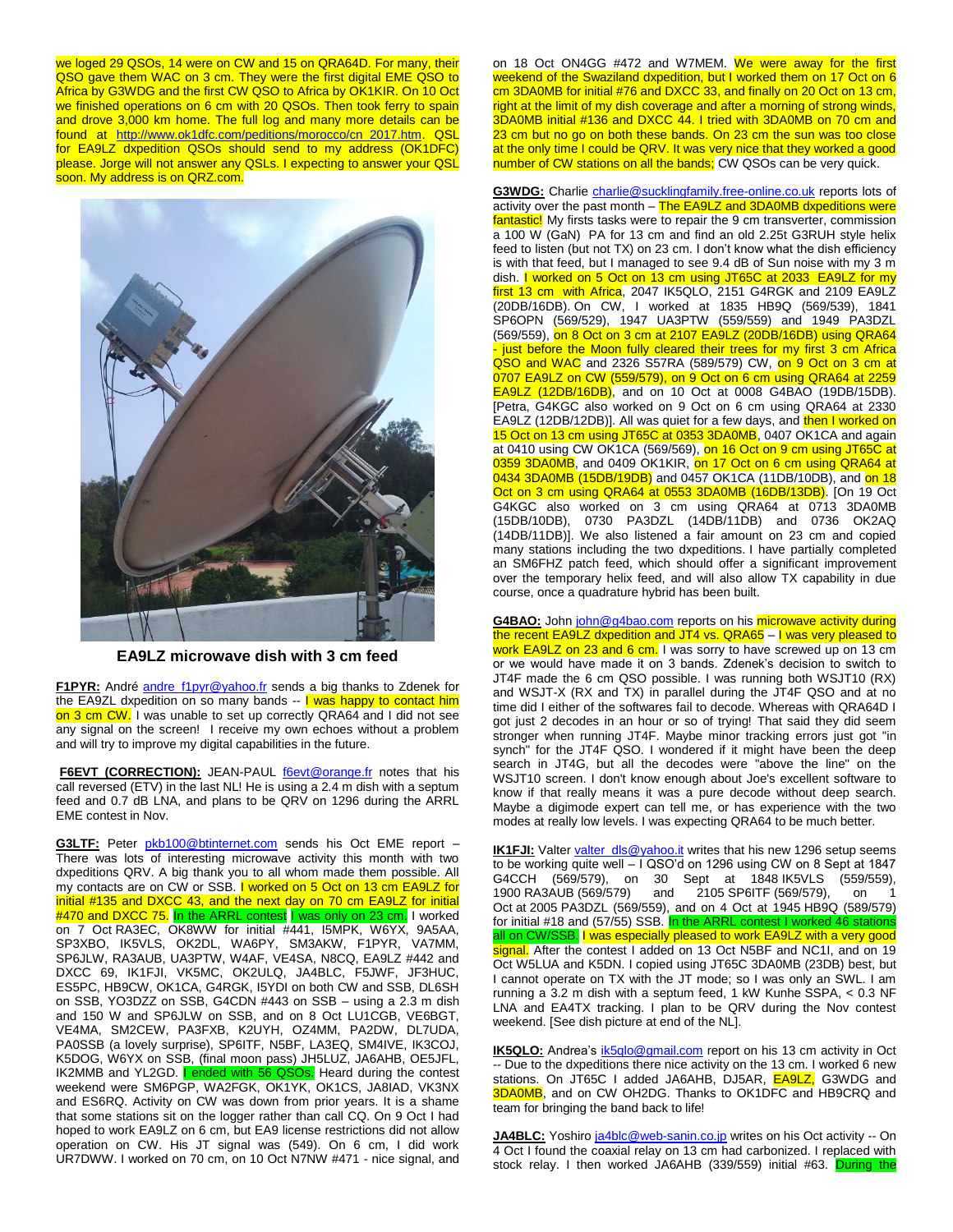ARRL contest weekend on 7/8 Oct, I worked 14 stations including one initial. QSO'd were W6YX, JA1WQF, RA3EC, SM4IVE, OK1CA, SP6JLW, SM3AKW, I5MPK, IK1FJI for an initial (#), G3LTF, G4CCH, OZ4MM, VK5MC and VA7MM. On 3 cm I worked on 17 Oct JA6XED (O/O) for initial #42 - he received his 3 cm license for EME. Hisao is using 5 m mesh dish (2.5 mm mesh on central part) formally used by JA6CZD. The next day I worked JA6XED again (559/559) and JA8ERE (559/559). I had no success with either of the AF EME dxpeditions. Signals on 23, 13, 6 and 3 cm from AF were detected, but too weak to work on CW.

KA1GT: Bob [ka1gt@hotmail.com](mailto:ka1gt@hotmail.com) was active on 432 during the Oct leg of the ARRL EME Contest – I worked 21 stations (including EA9LZ) on 70 cm during the contest. My main power supply transformer shorted out about an hour before moonset on the Sunday, so didn't miss too much. I've replaced the transformer and I'm back up to 600 W out for the Nov weekend. I heard 3DA0MB for 5-10 minutes on the 18th as the Moon was setting for them. They peaked at (21DB) on probably ground reflection gain. I only had 250 W at the time using a backup power supply, and they didn't hear me. My 1296 EME system is coming along. I hope to have an 8' dish finished and mounted with an OK1DFC style septum feed by the end of Oct, but RX only for now.

KNOWS: Carl [carlhasbargen@q.com](mailto:carlhasbargen@q.com) sends on report his travails during the Oct contest weekend -- I was pleased to have had some success during the contest in spite of battling Murphy all weekend. It had started raining before I arrived. The land by my antennas/shack is pretty lowlying and there were puddles every 15'. I put my truck in 4 wheel drive and drove briskly for 300 yards to get to the dishes. I did not get stuck in the mud, but left deep 40 yard ruts in several places. I operated 70 cm the first Moon pass, and quickly had problems. I could not change my polarity until I applied a pipe wrench to a shaft in a creative way. Then my preamp stopped working. The yellow LED on my trusty HLV PA would not stay on. I usually use the HLV to dc power/control my preamp. I hard-wired the preamp to always be on. Then my radio began switching intermittently from RX to TX, even when my sequencer had not told it to. I have a convoluted sequence where I use the accessory output from the HLV to control the radio PTT. Apparently the HLV was doing this intermittently. Finally, the HLV ended up stopping, and a red fault light would go on 1-3 times during each 1 minute TX period. The SWR was good at 1.4. As I had no other PA, I used it. During each one minute TX period, I literally had to leave my operating tent to kneel by the HLV, so I could hit the reset switch a time or two to finish the transmission. Going back and forth so often left quite a muddy path from the PA to my tent! I dialed down my TX power to go easier on the it. I am not sure if BEKO will service the thing for me or not. It is supposed to be used indoors under certain temperature and humidity conditions. For the past 5 years, I have broken all of those rules! I may open it up just to see if there are any insects inside. After moon-set, I got on my scaffolding and took the mesh off my 6 m dish for the winter. One of the planks of a scaffold suddenly broke in two. It had rotted. I caught my balance but I had visions of F2TU, whom I never had the pleasure of working. Next year, I will have aluminum platforms. I decided not to drive into town for more generator fuel because I did not want to risk getting stuck in the mud before the contest was done. I rationed my remaining gasoline. I felt like a race car driver trying to decide if he does a pit stop before the end of the race! I did 23 cm the second Moon pass and immediately had troubles with my preamp. It had been at the feed since I last worked 23 cm on the 4.8 m dish 11 months ago. Over the first 2 hours after moonrise, I ended up replacing a sequencer and several cables. I used the relay and preamp from my NE dxpedition. The dish was not moving into position very quickly, and I discovered that a gearbox apparently had a stripped gear. I ended up using a vise-grip pliers to manually adjust the shaft position all night. It was crude, but at least I could see the moon for much of the second night. I usually adjust my 70 cm dish every 15 minutes or so, but I had to move my 23 cm dish every 5-10 minutes for the entire moon pass. I had another muddy trail to my new dish position! The results made my effort worthwhile. On 70 cm, I QSO'd using JT65B NC1I (7DB), UA3PTW (9DB), K2UYH (6DB), DK3WG (16DB), LU8ENU (19DB), K3MF (17DB), KA1GT (17DB), W7MEM (13DB), K4EME (17DB), VK4EME (17DB) and JA6AHB (16DB), and had initials with SM7THS (15DB), K5QE (14DB), OK1KIR (9DB), **EA9LZ (18DB)**, N7NW (19DB), JE2UFF (19DB), and using CW KL6M for a total of 18 QSO's. Heard were OF2DG (19DB), UT6UG (16DB), W4ZST (21DB) and JH7OPT (22DB). On 23 cm, I QSO'd using JT65C HB9Q (3DB), IK5VLS (19DB), RA3EC (18DB), RA3AUB (16DB), N5BF (17DB), UA3PTW (9DB), WA3RGQ (20DB), PA3FXB (16DB), K5DOG (17DB), VA7MM (15DB), K2UYH (9DB), DF2VJ (24DB), NC1I (9DB), K4EME (17DB),

VE3KRP (14DB), JA6AHB (9DB) and VK4CDI (14DB), and initials with ZS1LS (24DB), EA9LZ (20DB), OK1CA (13DB), LU1CGB (23DB) and ES5PC (10DB). My total was 22 QSOs. I heard VK2JDS (15DB). My lifetime mixed initials are now #66\* on 70 cm and #84\* on 23 cm. I spent a lot of time watching for opportunities to work Zdenek's dxpedition; so my time management may have been poor. Not getting HB9Q on 70 cm means I basically gave a free QSO away! If WX allows I will be on 23 cm for the Nov weekend. With no motorized tracking, I hope the sky is clear! I no longer have back-up electronics since I used them all this weekend!

**N1H:** Frank (NC1I) [frank@NC1I.COM](mailto:frank@NC1I.COM) reports that plans for a 1296 EME dxpedition to NH (FN33sa) are moving forward -- W1QA, KA1QFE and I are finalizing plans for our 23 cm dxpedition to NH at the end of Nov and early Dec. If the weather cooperates everything should be ready to go. [See the Oct NL for more details - operation was 30 Nov through 3 Dec].

**N4PZ:** Stev[e n4pz@live.com](mailto:n4pz@live.com) writes on his activity -- I will be finally QRV on 2304 after operating on 1296 in the contest in Nov. Endless problems have kept me off 13 cm for months. Thanks to all who have helped. My number one coach was G3LTF. He was of great assistance in getting working my new Ericsson SSPA (obtained at the superb 2017 Swedish EME Conference). I now have about 250 W at the feed of my 4.9 m dish and VE4MA super feed. A new WD5AGO preamp is giving me 15 dB of Sun noise. [Steve did not make it on during the Oct contest weekend as he was speaking on yagis at Mid Atlantic States VHF Conference. Sally and I had a great visited with him before the conference].



**N4PZ's polar mount details**

**N5BF:** Courtney's [courtney.duncan.n5bf@gmail.com](mailto:courtney.duncan.n5bf@gmail.com) Oct 23 cm EME report – My score for the contest is thus far  $31x23$ , which is better than my first weekend last year but not by as much as I was hoping. After much review and analysis, the problems turned out not to be related to equipment or tree locations. It was just the need to be there at the right times. I will thus make corrections to my operating plans in Nov. As with most things in life, it's mostly just showing up. In addition to contest QSOs with many new ("old") friends, I added initials using CW and JT65C (including my first EME contact with another southern CA station on CW) with WA6PY for mixed initial #93\*, VE4SA #94\*, JA8SZW #95\*, EA9LZ #96\* - (who knew that part of Spain was in Africa!), IK1FJI #97\*, OK8WW #98\* and K4EME #99\* - one of my more disappointing misses in the 2016 contest. After the contest weekend I found and worked PA0PLY #100 – (passing the initial century mark on 23 cm!), ON5GS #101\*, LZ4OC #102\*, F1PYR #103\* and KD3UY #104\*. *Hailed in* numerous tries with the Swaziland dxpedition, 3DA0MB. I just did not have a sufficient mutual window. I have worked other small stations of their size, but not when the Moon was in the trees. They went QRT in terrestrial noise and shrubbery 15 minutes before my geometric moonrise on their last day (21 Oct) and 75 minutes before I had a clear shot. A consolation later that morning was KD3UY for #104\* on his first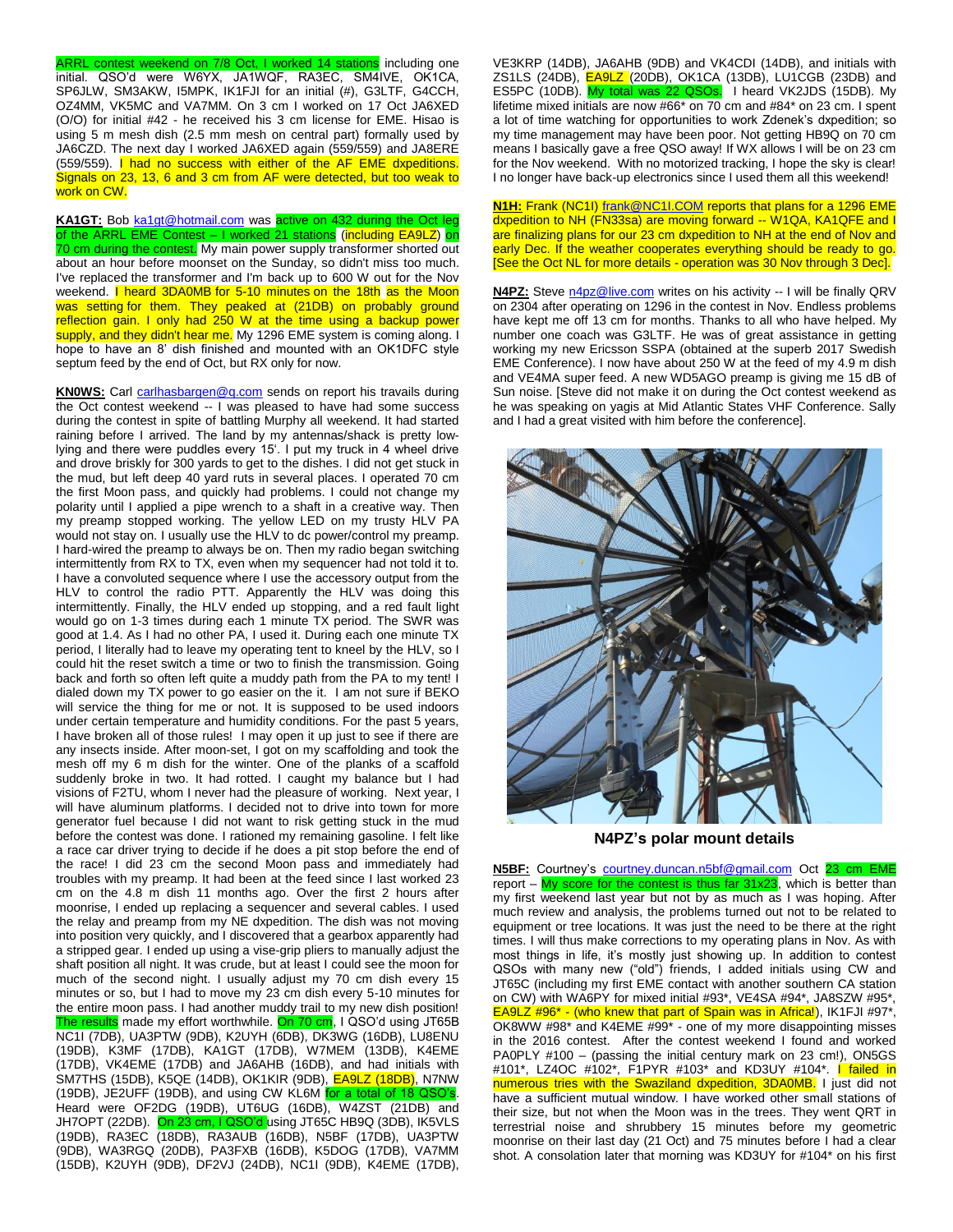23 cm QSO in some years after rebuilding his station in MD. My current statistics are 250 complete QSOs in 306 attempts (42 in 44 over the last month), DXCC 31 (14 confirmed), 12 states (5 confirmed) and 3 Canadian provinces (2 confirmed). I'm a bit behind on my QSLing having just gotten caught up through the end of 2016 for initials. I will QSL 100% direct with or without SASE, and will initiate most with priority given to new DXCC and initials. (I will eventually figure out how to get my Excel spreadsheet logbook data into Logbook of The World for confirmations there. Does anyone know how to do this already?) I will be at MUD in Santa Clara, CA and will present a paper "Working Out the 23 cm EME Band" which describes what I've learned over my first year on the air - (the station, the Moon, and operation). Looking forward to eyeballing with many of you there!

**N9JIM-W6YX:** Gary (AD6FP) [ad6fp@lbachs.com](mailto:ad6fp@lbachs.com) reports on the Stanford team's microwave (MW) contest weekend results and Oct contest plans - [their report for the Oct weekend has not yet arrived] -- We had a great time operating the MW leg of the EME contest. We operated multi-op, all mode, 10 GHz only under the callsign N9JIM using our 4.6 m dish. It was a mixed bag of failures, perseverance, success and glory - in that order. It was one of the most fun MW contest weekends we've had! Details of our story including pictures and echoes can on our website at [https://w6yx.stanford.edu/index.php/news/34-](https://w6yx.stanford.edu/index.php/news/34-2017-arrl-eme-contest) 2017-arrl-eme-contest</u>. In Oct we plan to operate our 8 m dish on 1296 CW only under the W6YX callsign. [No word yet on Nov plans].

**NC1I:** Frank's [frank@NC1I.COM](mailto:frank@NC1I.COM) Oct EME report -- Most of my Oct activity was on 432. <mark>I worked on 70 cm</mark> using JT65B unless noted starting on 5 Oct KJ7OG, on 6 Oct MX0CNS (1x17 el yagi and 60 W), WD4EGF, W4ZST, KA1GT, EA9LZ, PA0PLY, OK2AQ and G6HKS, on 7 Oct **[EME contest]** OH1LRY, K3MF, UA3PTW, LU8ENU, SM7THS, DK1KW, KA1GT, YL2GD, K4EME, OF2DG, W4ZST, KN0WS, N4QWZ, K3GNC, 4Z5CP, DL1KDA, VE4MA, FR5DN, W7MEM, OK1CA, W5LUA, SM2CEW (CW), N7NW, KJ7OG, WD4EGF, K2UYH and DK3WG, on 8 Oct **[EME contest]** DL9LBH, VY2EME - (believed to be first his EME QSO), DL7APV, K5QE, K7ULS, PY2RN - (20 el Xyagi and 100 W for his first EME QSO), G3LGR, W5RZ - (22 el yagi and 10 W), PA0PLY, UX0FF, OZ1SKY - (2 x 16 el yagi and 60 W), HB9Q, ON4GG on CW (8 x 43 el yagis and 1 kW), G4RGK, VK4EME, JE2UFF, JH7OPT, VK4CDI and JH7PAV, <mark>[46 contest QSOs on 70 cm],</mark> on 12 Oct DL9LBH, on 13 Oct JF3MKC - (4 x 15 el yagi and 50 W for his first 432 EME QSO), on 14 Oct **3DA0MB**, K3GNC, IK0IXO - (4 x 12 el yagi and 150 W) and IZ2DJP - (4 x 21 el yagis and 100 W), and on 15 Oct IK0IXO, DL6YBF, ON4IQ - (outstanding signal!), KA1GT and PE1ITR. I did not spend much time in Oct on 1296, but did work using JT65C unless noted on 4 Oct W2HRO - (3 m dish and 50 W, linear pol), on 7 Oct **[EME contest]** RA3EC and N5BF, on 8 Oct <mark>[EME contest] EA9LZ</mark>, OK8WW (CW), LU1CGB, VE4MA, WA3RGQ, LA4ANA, W6YX (CW), KN0WS and K4EME, [11 contest QSOs on 23 cm], on 12 Oct F1RJ, F1EJZ, DK0TE, EW1AA and DL8FBD - (4 x 44 el yagis and 300 W), on 13 Oct LZ4OC, IK1FJI (CW) – (3.2 m dish and 1 kW), PA0PLY - (3 m dish and 150 W) and K5DOG, and on 15 Oct LA3EQ, DF2GB, ON5GS, PA3FXB and ON5GS (SSB). I will try and spend more time on 1296 in Nov. I would like to thank the two dxpeditions (EA9LZ and 3DA0MB) for their outstanding work! I was able to work EA9LZ on both 432 and 1296 with excellent signals. Congratulations to him for being able to activate another needed country when he was forced to change his original plans, outstanding! I was able to work 3DA0MB on 432 with excellent signals, but missed them on 1296. Unfortunately I was traveling when they return for a second pass on that band.

**OK2AQ:** Mirek [mirek@kasals.com](mailto:mirek@kasals.com) writes about his recent 432 & Up operation – I followed Zdenek's (OK1DFC) dxpedition trip to Morocco, and very much appreciated how he solved his very knotty problem of providing microwave operation from Africa. I was able to QSO on 6 Oct using JT65B on 432 EA9LZ (O/O) for digital initial {#29}, and on 8 Oct using QRA64D on 10 GHz EA9LZ<sup>(20DB)</sup> 21DB) for digital {#33} and WAC on 3 cm! I also QSO'd using QRQA64D on 10 GHz, on 8 Oct DF1OI (13DB/15DB) {#34}, and on 9 Oct G4CBW (19DB/20DB). I QSO'd on 3 cm using QRA64D on 19 Oct [HB9Q's Africa dxpedition] 3DA0MB (19DB/20DB) {#35}, G4KGC (11DB/14DB), OZ1LPR (11DB/20DB) and DF1OI (13DB/16DB). My 3 cm equipment is an offset 1.2 m dish, 42 W SSPA and 0.8 dB NF LNA.

**OK1CA:** Frant[a strihavka@upcmail.cz](mailto:strihavka@upcmail.cz) sends news on his Oct activity -- I was QRV for all days of the OK1DFC dxpedition to Ceuta. I worked on 5 Oct, on 13 cm using CW **EA9LZ** (559/579) for initial #145 and the first OK – EA9 QSO on 13 cm, and on 6 Oct on 70 cm using CW **EA9LZ** 

(O/O) for initial #181. I was on 70 cm during the EME contest using JT65B to make digital initials with HB9Q {#1}, OK2AQ {#2}, UT6UG {#3}, BX4AP {#4}, DK5SO {#5}, ES3RF {#6}, SM5DIC {#7}, UX0FF {#8}, EA9LZ {#9}, YL2GD {#10}, 4Z5CP {#11}, DL8FBD {#12}, FR5DN {#13}, OH1LRY {#13}, NC1I {#14}, VE4MA {#15}, W5LUA {#16} and K4EME {#17}. [A total on 432 of 17 QSOs during the contest]. I was also QRV on 23 cm during the EME contest and worked using CW initials with OK8WW #334, **EA9LY** #335 and IK1FJI #336. I continued with JT65C and added digital initials with **EA9LZ** {#31}, ZS1LS {#32}, RA3AUB {#33}, LZ4OC {#34}, OK1KIR {#35}, VA7MM {#36}, W2LPL {#37}, WA3RGQ {#38}, OZ9KY {#39}, K4EME {#40} and K5DOG {#41}. My score in the ontest on 23 cm is thus far 48x28. I worked on 8 Oct on 6 cm using QRA64D EA9LZ (15DB/16DB) for digital initial {#18}, and on 9 Oct on 6 cm using CW **EA9LZ** (559/559) for initial #85 and later using QRA64D **EA9LZ**  $(11DB/16DB)$  for digital initial  $\{48\}$ . **I could be QRV for the** 3DA0MB dxpedition only 4 days. I worked on 15 Oct, on 13 cm using JT65C unless noted 3DA0MB for digital initial {#10}, G3WDG {#11} and with CW G3WDG (569/569) for initial #146, on 16 Oct on 9 cm using JT65C 3DA0MB for digital initial {#6}, on 17 Oct, on 6 cm using QRA64D 3DA0MB (13DB/17DB), VK3NX (11DB/12DB) and G3WDG  $(10DB/11DB)$   $(#11)$ , and on 18 Oct, on 3 cm using QRA64D 3DA0MB (13DB/16DB) for digital initial {#19}. I plan to be QRV on 70 cm CW and JT65B in the Nov part of ARRL EME Contest.

**OK1DFC:** Zdenek [ok1dfc@seznam.cz](mailto:ok1dfc@seznam.cz) after arrived home from his EA9LZ dxpedition was QRV for the 3DA0MB dxpedition – I installed my feed for 432 and worked on 18 Oct 3DA0MB for the first OK-3DA QSO on 70 cm and my DXCC 130. During the night I changed feeds for 23 cm and on 19 Oct worked **3DA0MB** my DXCC 110. Final on 20 Oct with the 2300 feed in place QSO'd 3DA0MB as my DXCC 50 on 13 cm.

**OK1IL:** Ivan *[ivaknn@gmail.com](mailto:ivaknn@gmail.com)* reports on complications during his attempts to be QRV for the recent dxpeditions -- I had to leave my country QTH for the summer earlier than planned because of emergency repairs. I normally operate EME from this location and I had removed all the cables from my antennas. I attached them back temporarily to try to work the dxpeditions. I was successful in QSOing both EA9LZ and 3DA0MB on 23 cm. Unfortunately, I was not able to participate in the ARRL EME contest. Hopefully I can be active next year. I now have remote access to my station finished, and am able to be QRV using Teamview software to control my PCs running WSJT, MAP65 and the dish rotor software from my Prague QTH. I am not QRV remotely on CW. This will require additional work. My 1296 initial count is now at #90 and DXCC at 37.

**OK1KIR:** Vlada *vlada.masek@volny.cz* sends news on EME in Oct -This month was exceptional with all dxpeditions in Africa. It was also time consuming but exciting. We made many 1st QSOs on almost all MW bands and completed 3 cm WAC on both CW and digi and added 6 cm WAC with digital operation. We worked EA9LZ on 4 bands (70, 23, 13 and 3 cm) both on CW and JT. On 6 cm, we only QSO'd using QRA64D. QSOs on 6 and 3 cm were the first OK-EA9 QSOs. We worked on 5 Oct, on 13 cm at 1920 in CW **EA9LZ** (559/559) for initial #161 and new CW DXCC and at 2024 using JT65C **EA9LZ** (11DB/2DB) for digital initial {#51} and a new digi DXCC, on 6 Oct on 70 cm using JT65 at 1952 **EA9LZ** (11DB/18DB) for digi initial  $\{4208\}$  and JT DXCC, 2056 OK2AQ (24DB/20DB), 2102 JE2UFF (22DB/19DB) {#209}, 2116 BX1AP (24DB/23DB) {#210} and JT DXCC, 2134 G6HKS (19DB/15DB) and 2156 UX5UL (12DB/18DB) {#211} and 2300 using CW **EA9LZ** (O/O) for initial #398. During the ARRL contest we worked on 7 Oct starting on 432 using JT65B at 0022 4Z5CP (19DB/O) {#212} as JT DXCC, 0428 KN0WS (20DB/O) {#213}, 0452 VE4MA (17DB/O), 0500 N7NW (19DB/O), 0506 LU8ENU (20DB/O) and at 0512 KA1GT (18DB/O), then switched to 23 cm using CW at 1916 OK8WW (559/579) initial #422, 2019 **EA9LZ** (559/579) #423, 2129 OZ4MM (589/599) and 2135 IK1FJI (569/569) #424, then using JT65 still on 23 cm at 1839 JA8SZW (9DB/6DB) digi initial {#277}, 1859 LZ4OC (17DB/1O) {#278}, 2054 DL8FBD (17DB/25DB) {#279}, 2120 **EA9LZ** (7DB/7DB) {#280}, 2206 DK0ZAB (6DB/O) {#281} and 2228 OZ9KY (18DB/22DB) {#282}, and on 8 Oct on 23 cm using JT65C at 0002 UN7PDP (16DB/O) {#283}, 0447 EW1AA (20DB/O), 0454 IK5VLS (8DB/O), 0510 OK1CA (2DB/O) {#284}, 0528 XE1XA (5DB/5DB) {#285} - JT DXCC, 0538 VE4MA (11DB/O), 0544 PA3FXB (10DB/5DB) and 0557 DL7UDA (9DB/O) {#286}, using CW at 0604 DL7UDA (559/589) #425 and 0617 W6YX (589/599). - [for ontest totals on 432 of 6 and 1296 of 19]. We worked (still) on 8 Oct, on 3 cm using QRA64D at 2118 **EA9LZ** (14DB/13DB) digi initial {#149} and first EA9-OK 3 cm QSO and the completion of 3 cm digital WAC, then using CW at 2254 **EA9LZ** initial (549/559) #118 for new CW DXCC and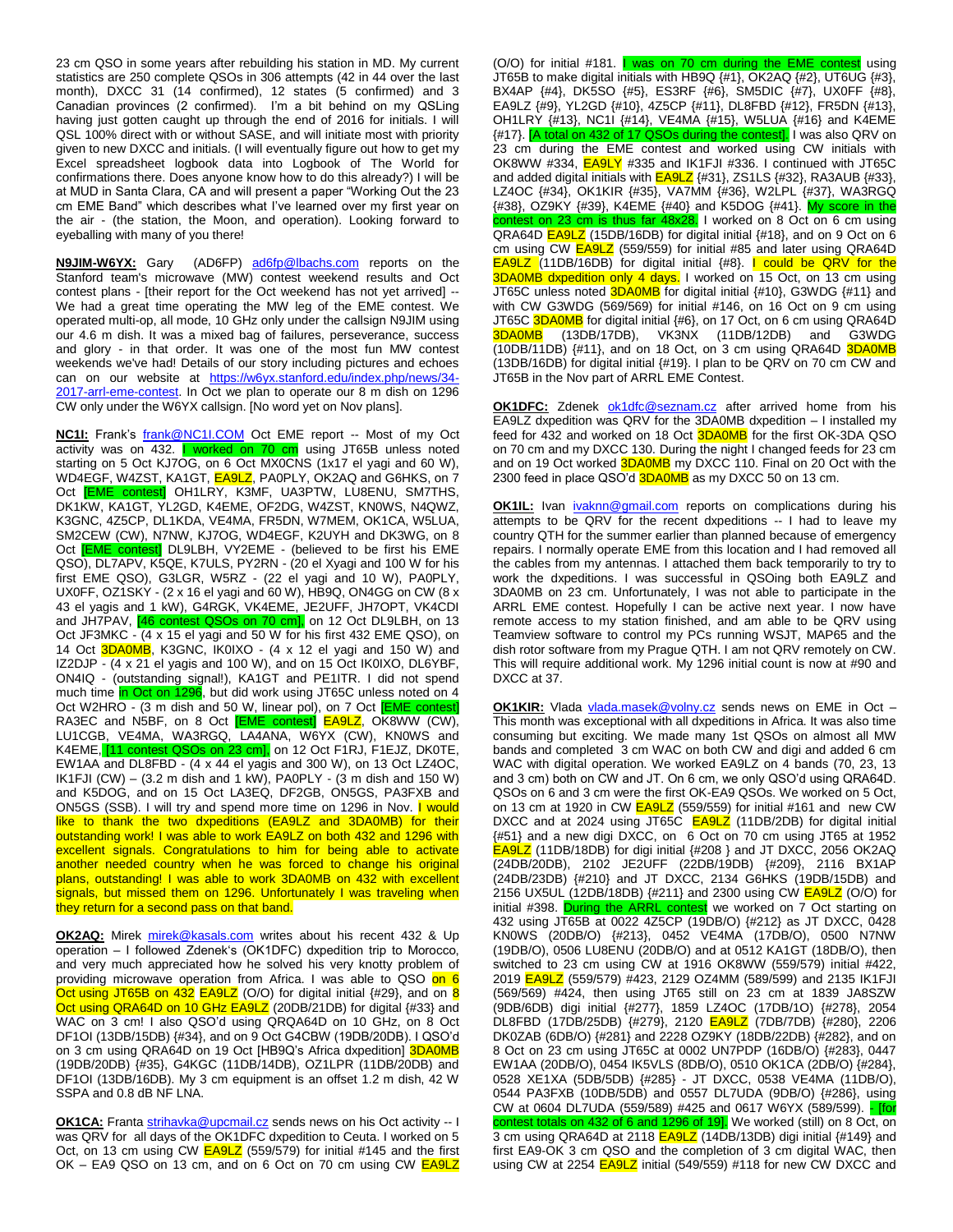to complete 3 cm WAC on CW, and on 9 Oct, on 6 cm using QRA64D at 0523 EA9LZ (12DB/10DB) digi initial {#32} as 1st EA9-OK QSO and digital WAC on 6 cm. We were next QRV for the exceptional South Africa (SA) expedition to Swaziland. We completed 5 first OK-3DA QSOs (23, 13, 9, 6 and 3 cm) and in total collected 10 new initials, 6 on digi (70, 23, 13, 9, 6, 3 cm) and 4 (23, 13, 6, 3 cm) on CW. We QSO'd on 432, on 14 Oct at 0318 using JT65B 3DA0MB (16DB/23) {#214}; on 23 cm, on 14 Oct at 0032 using JT65 3DA0MB (22DB/O) {#287} for a first 3DA-OK 23 cm QSO and on 21 Oct using CW at  $1152$   $3D A<sub>0</sub>MB$  (O/O) #426; on 13 cm using JT65C on 15. Oct at 0130  $3D A OMB$  (19DB/O)  $\{#52\}$  and a first 3DA-OK QSO on 13 cm, on 20 Oct using JT65C at 0702 3DA0MB (22DB/18DB) and 0727 using CW 3DA0MB (O/O) #162; on 9 cm on 16 Oct using JT65C at 0254 3DA0MB (18DB/21DB) for digi initial {#25} and a first 3DA-OK 9 cm QSO and new KG field, at 0410 G3WDG (12DB/3DB) {#26}; on 6 cm, on 17 Oct using QRA64D at 0312 3DA0MB (17DB/20DB) {#33} and a first 3DA-OK 6 cm QSO, and on 20 Oct using CW at 1020  $3DAOMB$  (O/O) #101; and on 3 cm on 18 Oct using QRA64D at 0438 3DA0MB (13DB/12DB) {#150} and first 3DA-OK 3 cm QSO and KG field, and using CW at 0458 3DA0MB (549/529) #119 and new CW DXCC and KG field. On higher MW bands CFOM operation supported easy QSOs as we saw each other on almost the same frequency. However CFOM operation requires precise absolute QRG with oscillators disciplined by GPS or rubidium sources, etc. On 23 Oct we added on 3 cm using QRA64D 1012 **ZS6EME** (20DB/18DB) {#151} and first ZS-OK 3 cm QSO. We tried to make a CW QSO several times tried, but high spreading of about 250 Hz provided too weak signals (only M/O level on our side). On 24 Oct we worked on 6 cm at 1202 ZS6EME using QRA64D (17DB/15DB) {#34} – best was (14DB). Unfortunately signals on CW were again too weak (M) to complete QSO with a spreading of about 50 Hz!

**OZ1FF:** Kjeld [kjeld@oz1ff.dk](mailto:kjeld@oz1ff.dk) was QRZ for the Africa dxpeditions on 3 cm -- I was lucky that Zdenek could to change from 6 to 3 cm [on 9 Oct] so that I could work him on 3 cm with QRA64D before he went QRT. Conditions yesterday morning were too bad for a CW QSO. This QSO was my first QRA64 QSO. I used the waiting time in the sked queue to get WSJT-X working properly by listening to DL0SHF and trying to understand the difference between CFOM and full Doppler compensation. The QSO with **EA9LZ** was easily and finished in a very short time. [Kjeld had not yet worked **3DA0MB** at the time of this writing]. My rig is 2.4 m offset dish, 50 W SSPA @ feed and 0.6 dB NF LNA with Hermes SDR on 28 MHz, PowerSDR software running on an Intel NUC i5 PC, WIN10, 8 GB RAM, 128 GB SSD, virtual comports and sound cables, WSJT-X 1.8 RC2 and GPSDO in transverter and radio.

**OZ4MM:** Stig [gsvestergaard@gmail.com](mailto:gsvestergaard@gmail.com) found Oct a fantastic month with ARRL EME Contest and 2 excellent dxpeditions – It started on 5 Oct with **EA9LZ** on 2320 CW. I was quite surprised by then as I was busy preparing my station for the contest when I heard Zdenek booming in on CW. On 7 Oct I worked **EA9LZ** again, this time on 432 with JT65B but later on CW. I switched to 1296 for the contest and put 51 stations in my log, including **EA9LZ**. All QSO were on CW. I was not 100% active, but was on now and then. **I also activated my 432 station. I was only QRV for** a short time and worked 7 stations. I found CW activity was extremely low. I later worked 3DA0MB on 432, 1296 and 2320. I had a problem with my 432 TH347 PA activating the protection circuit. I tried to bypass it, but couldn't get 3DA0MB attention with 50 W. (Other stations reported copying me at this time). Later I was able to get my PA running normally again, and was able to easily put **3DA0MB** in my log. I plan to be **back** for the last leg of the EME contest on CW, but only will be QRV for a limited time.

PA0PLY: Jan [pa0ply@pa0ply.nl](mailto:pa0ply@pa0ply.nl) writes on his recent moon activity --During the weekend of 13-15 Oct I was active on both 432 and 1296. Unfortunately 432 was not very good at my location and I concentrated on 1296. I am running a 3 m dish with 150 W. I had following initials, all on JT65C: on 13 Oct N5BF (18DB/O) and NC1I (15DB/16DB), on 14 Oct UA9YLU (18DB/15DB), YO2BCT (17DB/20DB), IK5VLS (17DB/16DB), VE3KRP (23DB/23DB), ON5GS (15DB/11DB), DF2GB (19DB/17DB) and ON4AOI (14DB/14DB), and on 15 Oct RA3AUB (13DB/17DB), DF2VJ (23DB/O), F1RJ (18DB/20DB) and ES6FX (14DB/O). My septum feed is still installed without a choke, which I plan to add soon. Furthermore, I am planning to increase my power to approx 300 W with a new SSPA.

**PA3DZL:** Jac [pa3dzl@ziggo.nl](mailto:pa3dzl@ziggo.nl) sends highlights his Oct EME and the 2 very nice dxpeditions -- I worked EA9LZ on 5 bands and 3DAØMB on 6 bands (144 to 5760). It was a pitty that we could not complete on 3 cm due to cross pol and software problems. (In switching from WSJT-X rc1 to rc2, my audio in settings changed and I could not decode - never change a working system during a dxpedition)! On 432 I use my 3.7 m dish with a patch feed; the gain is about 21 dBd. This gain is the same as my 2 x 11 WL yagis. It is amaizing what you can do with such a small dish and switchable H+V polarity. I worked in Oct on 432 **EA9LZ** for a initial (#) and new DXCC, HB9Q, FR5DN (#) and DXCC, and 3DAØMB (#) and DXCC; on 1296 LZ4OC for an initial (#), ON7FLY, IK1FJI (#), EA9LZ (#) and DXCC, OZ9KY (#), UA3TCF, DL7UDA (#), ZS1LS (#) and  $3DAGMB$  (#) and DXCC; on 2320  $EASLZ$  (#) for an initial and DXCC, G3WDG (#) and **3DAØMB** (#) and DXCC; on 3400 3DAØMB for an initial (#) and DXCC; on 5760 G3WDG, EA9LZ (#) and a DXCC and to complete WAC and **3DAØMB** (#) and DXCC; and on 10368 **EA9LZ** (#) and DXCC and to complete WAC, G4KGC (#) and OZ1LPR.



**PA3DZL's 432 patch feed**

**SM4IVE:** Lars **sm4ive@telia.com** is not happy with the **ARRL's EME** contest, but was QRV on 70 and 23 cm to give out a few contacts. He managed to work 50 QSOs over a relatively short time period. He found the level of CW activity low, which ruined the contest for him. Lars estimates that 80-90 % of the participants on the HB9Q logger were only using JT modes. The one highlight of the weekend was the **EA9L** dxpedition.

**SM6CKU:** Ben [ben@sm6cku.se](mailto:ben@sm6cku.se) was QRV in Oct for the Africa dxpeditions -- I missed **EA9LZ** because of not operating digital but did work **3DA0MB** on 6 cm using CW. I also QSO'd YO2BCT for another new DXCC on 6 cm. Otherwise I am busy getting my 8 m dish operational on 23 cm... Coming soon I hope!

**UA3PTW:** Dmitry [ua3ptw@inbox.ru](mailto:ua3ptw@inbox.ru) during Oct made QSOs with both the EA9LZ and 3DA0MB dxpeditions on 70, 23, 13 and 6 cm in Oct. [TNX DK3WG for forwarding this report].

**UN7PDP:** Nikolay QSO'd on 23 cm initials using JT65C in Oct with G4CCH, JA1WQF, DK3WG and ON5GS. He is running a 3 m dish and 300 W, and is not the same station as UN6PD. [TNX DK3WG for forwarding this report].

**V31EME:** Uwe (DG8NCO) [uwedanzinger@web.de](mailto:uwedanzinger@web.de) will be QRV on 432 (and 144) from Belize (EK57nf) between 26 Nov and 11 Dec. The equipment on 70 cm will be 2 x 25 el yagis (19 dBd gain), Beko HLV-1470 1.5 kW PA and LNA. Operation will be on JT65B only (no CW). This is a one person dxpedition (with some family help). See [www.v31eme.de](http://www.v31eme.de/) for more info.

VA7MM: Mark (VE7CMK) and Toby (VE7CNF) [va7mm@rac.ca](mailto:va7mm@rac.ca) report on their team's activity during the Oct contest weekend - We were QRV on 1296 during the contest weekend in the multi-operator, all mode class. This was our 14th year of participating. In eleven hours of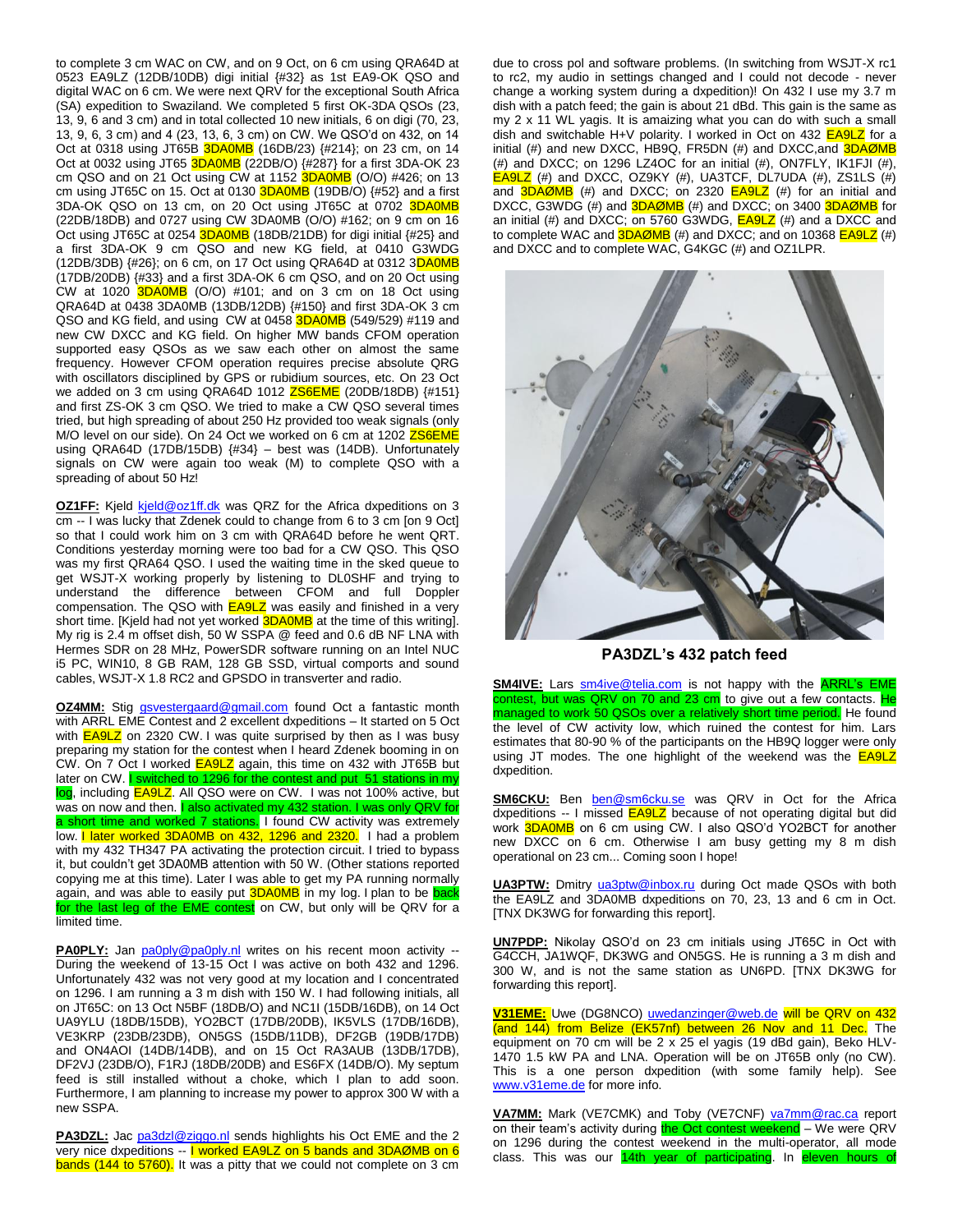operation we logged 40 QSOs of which 29 were using digital and 11 using CW. Four initials were added with JA8SZW, VK3NX, ZS1LS and G4YTL to bring our mixed initials total to #208\*. We're running an OZ9CR cavity PA that produces about 200 W at the feed of our 3 m dish. On receive we have a 0.33 dB NF preamp with about 35 dB of gain in three stages. We're planning to back on 23 cm again in Nov. Otherwise we are available for sked. Please contacts by e-mail.

VE3KRP: Fast Eddie [eddie@tbaytel.net](mailto:eddie@tbaytel.net) write about his results in Oct -- I didn't do any serious operating during the contest but did hand out a few QSOs. I worked during the contest weekend on 1296 using JT65C on 7 Oct OK2DL, RA3AUB, PA3FXB, RA3EC, K5DOG, UA3PTW and EW1AA, and on 8 Oct IK5VLS, YL2GD, LU1CGB, EA9LZ for an initial (#) and a new DXCC, WA3RGQ, JA1WQF, K2UYH, VA7MM, VK4CDI, VK2JDS (#), KN0WS, WA3RGQ and JA6AHB for at total of 20 QSOs. I added on 14 Oct K5DOG, PA0PLY (#), VE6TA and OK2DL, and On 15 Oct YO2BCT, F1RJ, UA3TCF (#), OK1YK, YO2LEL (#), DF2GB and ON5GS. On 21 Oct I tried to QSO 3AD0MB and didn't quite complete – Grrrr!

**VK4CDI:** Phil [vk4cdi@gmail.com](mailto:vk4cdi@gmail.com) had frustration before and during the contest – I was active for the Oct ARRL contest weekend, but Murphy decided to take up residence. The El actuator failed a couple of days before the contest, but I was able to replace it hours before the first pass. I was on 144 and added 2 initials on 23 cm, then tried 432 to find my preamp was dead. I climbed my tower the next day to find a bad isolation relay. I then added 2 initials on 432. After the contest weekend, I worked on 432 KL6M on CW and 4Z5CP using JT, and on 1296 3DA0MB and ON5GS. I was unable to work **3DA0MB** on 9 cm due to terrible winds. I am still trying to get my 3 cm system up and running, and am working on 6 cm gear. On these bands I am using my 3.6 m dish, SM6FHZ septum feeds and a 16 W SSPA.

**WA6PY:** Paul [pchominski@maxlinear.com](mailto:pchominski@maxlinear.com) was active in Oct for EA9LZ dxpedition and in the *ARRL EME contest weekend* -- On 432 I QSO'd SM2CEW, KL6M, UA3PTW, I2FHW and DF3RU for a total of 5. At low elevation on 432 I have bursts of very strong noise making it very difficult to copy. I was able to get the attention from EU stations when I switched to vertical pol. I copied EU stations mostly on vertical pol with fast QSB and shifting to horizontal pol. On 1296 I QSO'd OZ4MM, OK2DL, RA3EC, SM3AKW, 9A5AA, UA3PTW, G3LTF, XE1XA, SP6JLW, SP3XBO, W6YX, VE4SA, F1PYR, OK8WW, N5BF, I5MPK, SM4IVE, EA9LZ, IK1FJI, SM2CEW, IK5VLS, VE6BGT, K2UYH, G4CCH, VE4MA and K5DOG for a total of 26. I heard OK1CA and PA0SSB. Someone was calling me 7 Oct around 0700, but too short and too quickly gave up. He repeated my callsign unnecessary although I sent YYY asking to send only his callsign. I QSO'd EA9LZ on 1296, 2304 and 10 GHz. It was a great expedition. I'm planning to be for the Nov part of the contest on 144, 432 and 1296.

**ZS6EME:** Alex (HB9DRI) [zs6eme@linkrf.ch](mailto:zs6eme@linkrf.ch) sends his Sept/Oct and dxpedition report -- Unfortunate family events don't allow me to be present for the contest and I missed the best activity of the year. I was in Switzerland and did not return until 18 Oct. The main event was the visit of HB9Q and his dxpedition team. We operated on 3 and 6 cm using the 3AD0MB/HB9Q portable station. On 23 Oct we switched bands and were QRV on 3 cm instead 6 cm as originally announced. It was a great EME day from SA! We made a total of 10 QSOs with HB9Q, VK7MO, OK1KIR, G3WDG, PA7JB, PA3DZL, OZ1LPR, WA3LBI, W5LUA and EA3HMJ. Two of them using QRA64D and the rest using JT4F. We miss S57RA, OF2DG, LX1DB and K2UYH who unfortunately show up just few minutes before the antenna beam entered into the trees. We failed also to complete a QSO with JA1WQF and VK3NX who had a TWT failure. We tried several times to do a CW QSO with OK1KIR but signals was too marginal. A notable QSO was done with EA3HMJ who had just 12 W. It was not enough at first. So he moded his TWT to the feed in less than 15 min to finish a FB QSO in just 4 min. All this happed 5 min before we entered the trees. On 24 Oct we started with our gear on 3 cm. We decided to keep 3 cm on the dish to allow JA1WQF and VK3NX to work us. Unfortunately, as we expect, conditions were not good and we didn't manage to complete a QSO. We decode both for almost 30 min but never received a report back. We then moved to 6 cm to work PA3DZL, OK1KIR, HB9Q, UA3PTW, PA0BAT, PA7JB, OZ1LPR and W5LUA using JT4F. We tried again on CW with OK1KIR but signals were too weak for a QSO - just (M) copy. We also tried CW with OK1CA, but the signals were not there. The QSO with W5LUA was remarkable. Al was only at 5 degs EL, but were were able to complete a QSO in 4 min! I want to extend my gratitude to Dan (Head of HB9Q) and Sam (HB9COG) who allow me to use their excellent portable station after the 3DA0MB dxpedition. The 1.5m dish performed incredible well and their modular system allowed us to switch from one band to another

in just 5 minutes. It was a real diamond of top engineering. Now is time to go back to my real word. After more than a year with a top class 13 cm station, I will proceed to dismantle the 13 cm gear and switch to 23 cm, where I feel I have the best chance of providing many SA QSOs. ZS6EME (3.6 m dish and 400 W) will remain active on 13 cm just for 4 more weeks. CW, SSB and digital skeds are welcome. As there are no other MW station active from SA, this could be the last chance for years to work SA on 13 cm. Regarding the interference in 2304, I'm working on a solution that may reduce the strong interference significantly and possibly allow QSOs with the US band.

**ZS1LS:** Allan [allan@rfdesign.co.za](mailto:allan@rfdesign.co.za) is now QRV in a big way on 23 cm from SA -- After initial experimentation in 2015 and 2016 with a 2.4 m dish to solve the tracking problem, I decided it was time to assemble the 3 m RF-Hamdesign dish that I had purchased a few years ago. As I live very close to the coast, I had all the supplied Aluminum material anodized. I also built a few G4DDK LNAs and did quite a bit of experimentation to minimize the path loss between the N-type female on my septum feed and the input of the LNAs. The choice of quality adapters and SMA sweeps are critical. The G4DDK LNAs measured NFs were 0.16 dB and 0.18 dB at room temperature using professional equipment. A lot of time was spent finding the optimum position of the septum at the feed point using Sun Noise. I measured 9.5 dB, about 1dB less than predicted the VK3UM calculator at the end of my effort. I used both the WSJT audio card method and a Spectrum Analyzer capable of measuring noise power to arrive at these figures. They were within 0.5 dB of each other. My next step is to add a choke ring. During Sept and Oct I was able to increase my EME initial count from #42 with the old system to #78. During the Oct leg of the ARRL contest I worked 15 tations on 8 Oct. The highlight was QSOing **EA9LZ**, TI2AEB and **3DA0MB.** I am particularly pleased that my system was capable of working dxpedition sized stations.



**ZS1LS's optimized preamp box**

**K2UYH:** I (Al) [alkatz@tcnj.edu](mailto:alkatz@tcnj.edu) in Oct was occupied with the EME contest and the dxpeditions. The contest presented a few challenges. The low declination limited operating time to EU, but also Asia, JA and VK. The Mid Atlantic States VHF contest was also the same weekend as the contest. Several of our operating team including me were scheduled to speak. I end operating 70 and 23 cm alone with minimal sleep. (W2HRO also operated 2 m without any company). Our scores on 70 and 23 cm were down from last year, but Paul did better on 2 m. In the contest, I worked on 7 Oct, on 432 using JT65B at 0228 FR5DN (7DB/O) – still in the trees, 0255 DL8FBD (13DB/O), 0301 OF2DG (8DB/O), 0305 OH1LRY (13DB/11DB), 0311 VE4MA (19DB/O), 0315 DL1KDA (21DB/O) for mixed initial #939\*, 0322 W4ZST (15DB/-) lost, 0327 YL2DG (13DB/O), 0336 N7NW (17DB/O), 0344 K4EME (13DB/O), 0351 W7MEM (11DB/0), 0354 KN0WS (13DB/O), 0404 W5LUA (23DB/O), 0412  $E \overline{A9 LZ}$  (11DB/O) #940\* and DXCC 130, 0420 NC11 (4DB/O), switched using CW at 0441 DF3RU (559/559), 0444 UA3PTW (559/559), back to JT65B at 0503 DK3WG (6DB/O), 0509 HB9Q (2DB/7DB), back to CW at 0536 SM4IVE (589/589), back to JT65B at 0559 IK0IXO (21DB/-) lost, 0612 LU8ENU (23DB/O), back on CW at 0650 KL6M (579/579), 0711 ON4GG (559/559) for initial #740 and #941\* and 0715 ON4IQ (559/559) #741 and #942\*, then switched to 1296 using CW at 0730 G4CCH (579/579), 0734 VA7MM (549/579), 0739 W6YX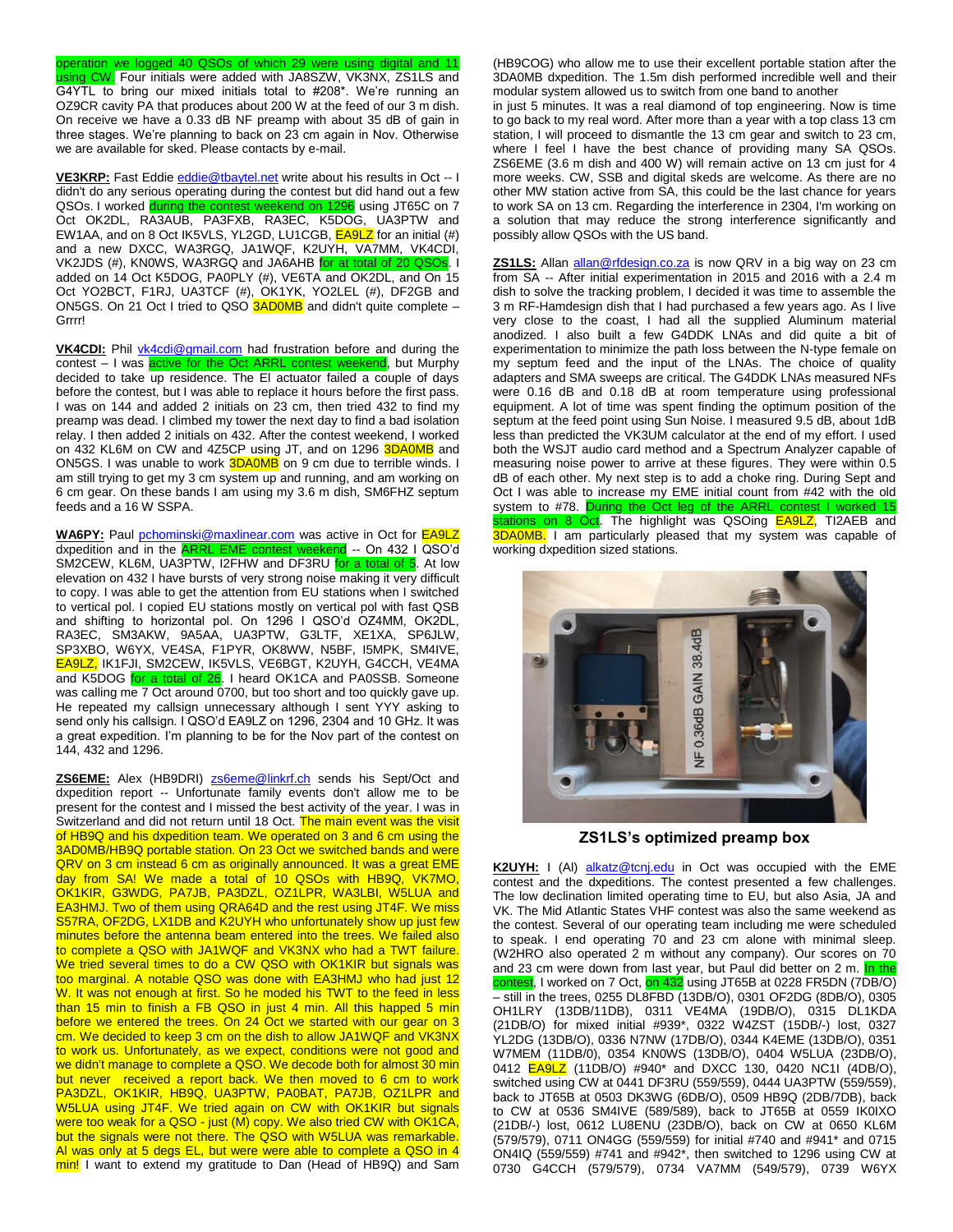(559/579), 0744 N5BF (569/569), switched to JT65C at 0800 VA6EME (7DB/9DB) and 0811 W7MEM (26DB/O), back to 432 using JT65B 1021 JE2UFF (18DB/O), 1029 VK4EME (21DB/O), 1043 K3MF (20DB/O) and 1058 JA6AHB (13DB/8DB), back to 1296 using JT65C at 1127 VK2JDS (8DB/4DB), 1141 JA1WQF (5DB/O), 1151 JA8SZW (9DB/O) for mixed initial #550 and 1155 VK4CDI (15DB/6DB); and on 9 Oct, on 1296 using JT65C at 0236 PA3FXB (12DB/10DB), 0242 YL2GD (12DB/9DB), 0246 RA3RUB (9DB/O), 0254 EW1AA (20DB/O), 0300 ZS6JON (12DB/O), 0306 LU1CGB (7DB/O), 0312 IK5VLS (9DB/6DB), 0321 WA2FGK (16DB/O), 0328 WA3RGQ (12DB/O), 0342 EA9LZ (9DB/O) #551\*, switched to using CW at 0357 UA3PTW (569/559), 0405 VE4MA (559/559), 0425 SP6JLW (569/569), 0428 OF2DG (559/569), 0435 I5MPK (569/579), 0440 IZ1AEM (569/559) - and SSB (55/55) for initial #380 and #552\*, 0450 IK1FJI (559/-) lost, 0453 XE1XA (569/579), 0508 G3LTF (559/569), 0514 W4AF (559/559), 0526 SM3AK (569/579) #381 and #553\*, 0538 SP6ITF (559/569), back to using JT65C at 0549 W2LPL (21DB/O), back to using CW at 0600 OZ4MM (589/579), 0615 PA0SSB (569/569), 0612 OK8WW (569/579) #384 and #554\*, 0627 ES5PC (569/579), 0635 WA6PY (569/579), 0643 VE6BGT (559/579), 0653 K5DOG (559/589)#385, 0700 SM4IVE (589/589), back to using JT65C at 0731 DL7UDA (19DB/7DB), 0735 LA4ANA (19DB/11DB), 0742 KN0WS (9DB/7DB) and 0750 DF2GB (18DB/O), switched to 432 using JT65B at 0813 G4RGK (12DB/O) and 0822 PA0PLY (17DB/O), switched back to 1296 using JT65C at 1116 VE3KRP (11DB/O), then switch to using CW at 1132 VK2JDS (559/559) DUP, then back to using JT65C at 1201 VA7MM (10DB/O) DUP and 1205 JA6AHB (6DB/4DB). I ended with at total on 432 of 29x22 and on 1296 of 44x35. Prior to the contest I QSO'd on 2304, on 6 Oct at 0210 <mark>EA9LZ</mark> (559/599) using CW and 0216 EA9LZ (12DB/9DB) using JT65C for initial #90, mixed initial #99\* and DXCC\* 36. After the contest I added on 9 Oct, on 3 cm using QRA64D a near miss with  $EAGLZ - (I)$  think the main problem was cross pol); on 10 Oct, on 6 cm using QRA64D at 0548 **EA9ZL** (11DB/11DB) for mixed initial #53\*, DXCC\* 24 and Africa; on 14 Oct, on 23 cm using JT65C at 0930 3DA0EME (20DB/O) 0935 #556\* and DXCC\* 112 and 0954 I0NAA (10DB/6DB); on 15 Oct on 13 cm using JT65C at 1010  $3DAOEME$ (17DB/17DB) #100\* and DXCC\* 37; on 16 Oct, on 9 cm using JT65C at 1122 **3DA0EME** (19DB/O) for mixed initial #47<sup>\*</sup> and DXCC<sup>\*</sup> 27; on 16 Oct, on 70 cm using JT65B at 1156 3DA0EME (16DB/20DB) #943\* and DXCC\* 131; on 17 Oct, on 6 cm using QRA64D at 1210 3DA0EME (13DB/16DB) #54\* and DXCC\* 25 and 1249 G4BAO (17DB/14DB) #55\*; on 18 Oct, on 3 cm using QRA64D at 1300 partial **3DA0EME** (17DB/-) believe cross pol problem; on 20 Oct, on 6 cm at 1440 PY2BS (559/559) CW #53, #56\*, DXCC\* 26 and SA for WAC – never worked Bruce under K2UYH call on 6 cm before; on 21 Oct, on 3 cm using JT4F at 1752 WA3LBI (17DB/17DB) #31\* - Jim had tried QDA64D without success; on 23 Oct, on 3 cm using JT4F ZS6EME nil – not sure why as I had modified feed for adjustable pol and also fixed cable problem with 10 MHz reference; and on 24 Oct, on 6 cm missed ZS6EME as they need to close down before the start of my window. Quite a month! The K2UYH team will be on for the Nov contest weekend on 432, 1296 and 144 (W2HRO's station).

**NETNEWS: CY9** dxpedition will very likely include EME gear for 1296. **UA9YLU** added on 23 cm EA9LZ to his DXCC list. **PA7JB** did not work EA9LZ on any band. John wants to improve his digital skills so that he can use QRA64 on 6 and 3 cm for the next dxpedition. **WA2FGK** has completed 432 WAC and is closing down 432 EME operation to concentrate on 1296 and 2300.

**FOR SALE: PA0PLY** reports that a new batch of LNA and KLNA preamps for 10 GHz and 24 GHz that he has been selling should be available soon. They have received a lot of inquiries (over 30 for the KLNAs) and started to purchase all the parts for the first batches. Delivery is scheduled by the end of this year and beginning in 2018. They hope the availability of their KLNAs will give a really boost to activity on 24 GHz. See [www.pa0ply.nl.](http://www.pa0ply.nl/) **WA2FGK** has for sale a Directive Systems/K1DY 4 x 24' 33 el K1FO yagi array including phasing lines, the combiner, H frame. They are looking for \$US500 or best offer. If interested contact Herb (K2LNS) at [wa2fgk@yahoo.com](mailto:wa2fgk@yahoo.com) or tel 570-829-2695. **LZ1DX** is looking to buy 1 or 2 ATF 36077. He needs them for his 6 cm LNA. If can help email Ned at [lz1dx@lz1dx.org.](mailto:lz1dx@lz1dx.org) **SM4IVE** has for sale 2 x 9 cm SSPAs with 2 W input for 30 W output that are brand new for 1000 Sek each, and a 9 cm transverter with OCXO that is brand new for 2500 Sek. If interested contact Lars a[t sm4ive@telia.com.](mailto:sm4ive@telia.com)

**EME 25 and 35 YEARS AGO by Peter, G3LTF:** In Oct 1982, an essential fact was left out of the piece last month about DL7YC. Manfred was making the first ever 1296 QSOs (on CW) with only a 2 m dish!

ZL3AAD had his new 20' dish operational for the first time on1296 and 432, and YV5ZZ was giving WAC to many. G3WDG and G4KGC were making 432 CW QSOs with a 13' dish and 350 W [on SSB too]. The NL also included the recommended set of Operating Procedures for 432 and1296 EME using T,M,O and 2.5 min periods with the last 30 seconds reserved for reports only - still works well today. 25 years ago, in Oct 1992, the big news was the outstanding success of the Thorn conference organized by Geert, PA3CSG. Attendees will remember the contingent led by Sergey, UR5LX, bringing with them big Russian tubes, pepper vodka and skills in arm wrestling! The noise figure results are interesting. Listing the two top results; they were as follows: On 70 cm DL9KR with 0.27 dB and DJ9BV with 0.32 dB; on 23 cm SM0PYP (now WA6PY) with 0.27 dB and 0.29 dB; on 13 cm DJ9BV with 0.37dB and 0.42dB; 3 cm HB9AGE with 1.1 dB and F1HTI with 1.34 dB - virtually all the preamps were homebrew. There was also a report on an East Coast EME conference in Washington with over 40 attendees. The big operating news was the CS1EME expedition set up at CT1WW's location by the YOTA-SAWE EME group. Using 8 x BV70-10WL and 1.5 kW, they worked 87 stations on CW and SSB, all fully random. The system measured 18.5 dB of Sun noise at an SF=130. The NL included over 40 reports including one from YU3C on making the first 432 QSOs from Slovenia.

**THE RADIOASTRONOMICAL CORNER**: We discussed the topic of PULSAR haunting in April NL. Since then OE5JFL wrote a great presentation for sweedish EME meeting in Orebro, which can be seen at [http://moonbouncers.org/Orebro2017/OE5JFL%20jfl\\_oerebro.pdf.](http://moonbouncers.org/Orebro2017/OE5JFL%20jfl_oerebro.pdf) Johannes described many interesting details about the observation of pulsars with his 7.3 m offset dish including examples of how to measure rotation periods and problems with scintillation on 23 cm. The two weakest pulsars detected by OE5JFL were on 424 MHz: B1919+21 (S400 = 57 mJy and by the way it was the first pulsar discovered) and on 1294 MHz: B0823+26 (S1400 = 10 mJy). Some people might ask what is so special about the pulsars? For radioastronomy they are very special objects for testing the relativistic theories and gravity waves. In fact in 2017 we should celebrate the 50th anniversary the first pulsar, PSR B1919+21, was observed (28 Nov, 1967), by Jocelyn Bell Burnell and Antony Hewish. In fact it was the first clear evidence of the existence of neutron stars. One of the most well known (binary) pulsars, PSR B1913+16, was discovered in 1974 by K1JT and Rusell Hulse. This pulsar orbits another neutron star with an orbital period of just eight hours. Einstein's theory of general relativity predicts that this system should emit strong gravitational radiation, causing the orbit to continually contract as it loses orbital energy. Observations of the pulsar soon confirmed this prediction, providing the first ever evidence of the existence of gravitational waves. In 1993, the Nobel Prize in Physics was awarded to Joe Taylor and Rusell Hulse. Gravity waves were finally directly observed by the LIGO in 2015 and on 17 Aug 2017 LIGO and the EU VIRGO observed gravity waves from the collision of two neutron stars. This observation was very important, because the source of the gravity waves could be tracked and observed by classical X-ray, radio and optical telescopes. We live in very exciting times! The Gravity observatories LIGO and VIRGO can detect gravity waves only at specific wavelengths, so astronomers are thinking about the detection of these waves by different means on more interesting wavelengths.



One very interesting idea was to use pulsars as the observatories - a pulsar timing array (PTA). Distant pulsars send regular radio pulses as highly accurate clocks. A passing gravitational wave (speed of light)